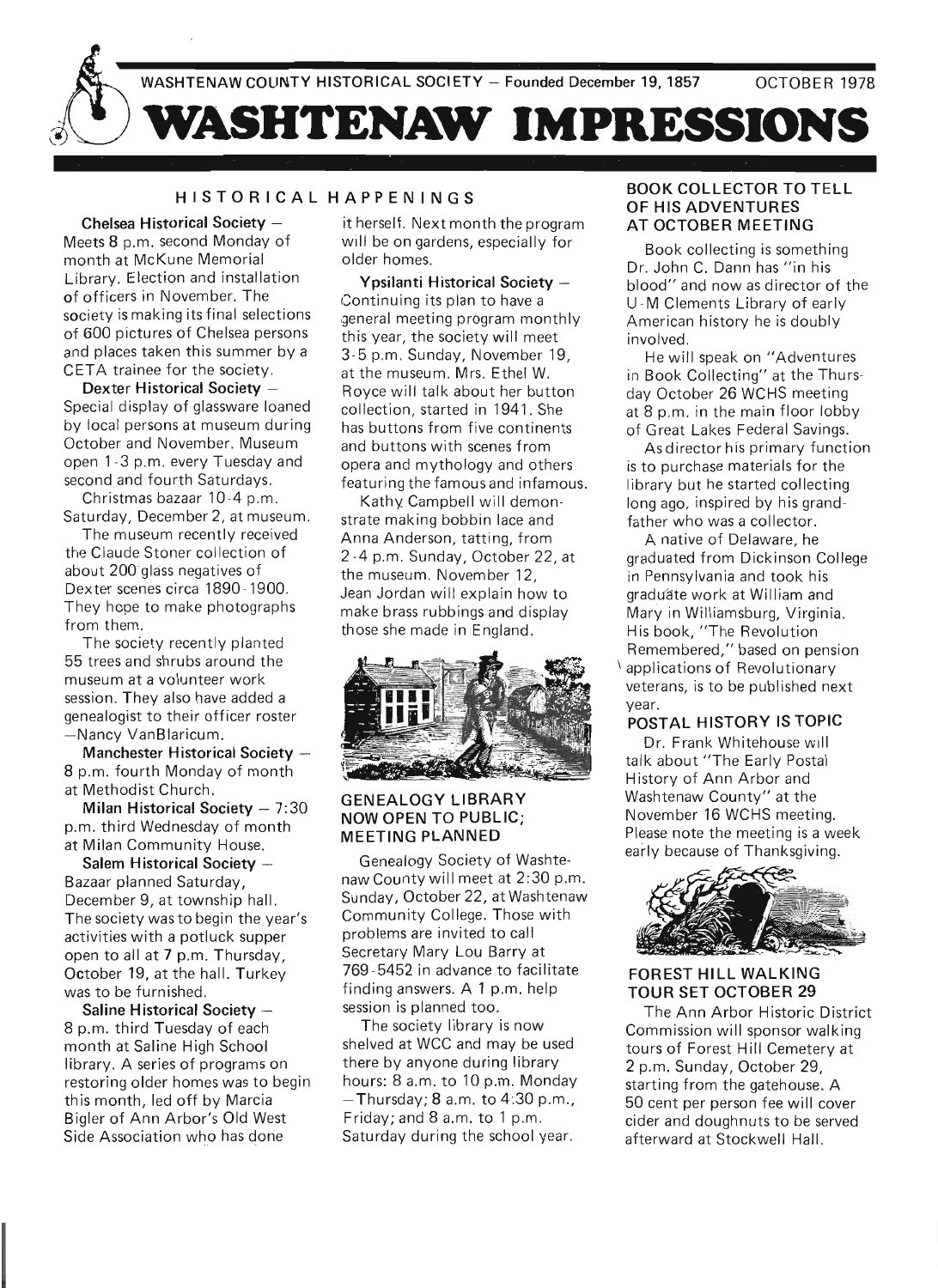# **TOMBSTONE TOUR TURNS UP:**  灯 **PUBLISHER BURIED UNDER BOOK, WOMAN WHO DIED FEBRUARY 31, STONE DEPICTING DECEASED'S DEATH UNDER RUNAWAY WAGON**

LOCAL CEMETERIES" the  $\blacksquare$ 

journalism. On the back of that had apparently replaced a deteriissue, the undergraduate humorists<br>ANGEL SCULPTURE The Semuel Fe said then 70-year-old University **ANGEL SCULPTURE** The Samuel Feinberg monu-Hall had burned down with a total Watches over child's grave. ment in Forest Hill had a photoloss of \$1.37. **a** hundred years earlier. They graph until recently vandalized.

"Gothic was a hugely popular "under his weeping willow." monument near the cemetery style right after the Civil War and Also in Fairview is Dr. Daniel entrance, a full-figure of an angel. we have a good example of Kellogg, the clairvoyant physician There are similar sculptured Gothic Revival there." The State of Broadway in Lower Town, The angels in Fairview, St. John's

cemetery, the old fifth ward a trance and diagnose his patients side Cemetery in Clinton. Other cemetery north of the river, now and it wasn't necessary for them stones have angels carved into known as Fairview, has monu-<br>to be present. All he had to have them. Little angels are practically ments in it older than the cemetery was the name and address and the a stock item for a child's grave, itself. A lot of the very early slab  $\overline{\phantom{a}}$  ordinary fee which went up he commented. tombstones were originally in quickly from fifty cents to one He found sculptures in Felch Park where Power Center dollar, two dollars and so on. Tecumseh from 1912 and the is now. That was the site of the "Then he would prescribe" 1870's, the latter having the more Arbor and all of the stones were pared. When he sensed that the Civil War period. moved in 1891. A few were taken patient was running low he would The Bond family monument in by family descendants to other prescribe more. I wonder if they Forest Hill incorporates what he cemeteries including Forest Hill ever got well." believes is an imported piece of but most ended up in neat rows in Also in Fairview is a monument Oriental sculpture not made for the back of Fairview. the back of Fairview. to Civil War soldiers from the cemetery use.

the style of New England stones forty-two years before the one Vaughn, former dean of the U-M



University Hall was completed mark the graves of some of Ann It is one of the most beautiful in 1873, he said, a vear before **Arbor's pioneers.** Among them in Forest Hill in having a sculp-Ann Arbor's Forest Hill Cemetery are David Lord, the first physician ture resting.on it. The only other gate and gatehouse were built. The north side and Zenas Nash sculpture there, is the Bird child

Ann Arbor's other large public Stevens said. "He would go into Cemetery in Ypsilanti and River-

Those very early slab stones are fifth ward. "It was the first Civil Forest Hill monument rather severe with not much War monument erected in Ann has a little door with a little key decoration. They are typical of Arbor, in 1874 I believe, about and an inscription from Victor C.

"HUN DREDS DEAD IN on the Courthouse lawn. The

original public cemetery in Ann medicines which he himself pre-<br>original public cemetery in Ann medicines which he himself pre-<br>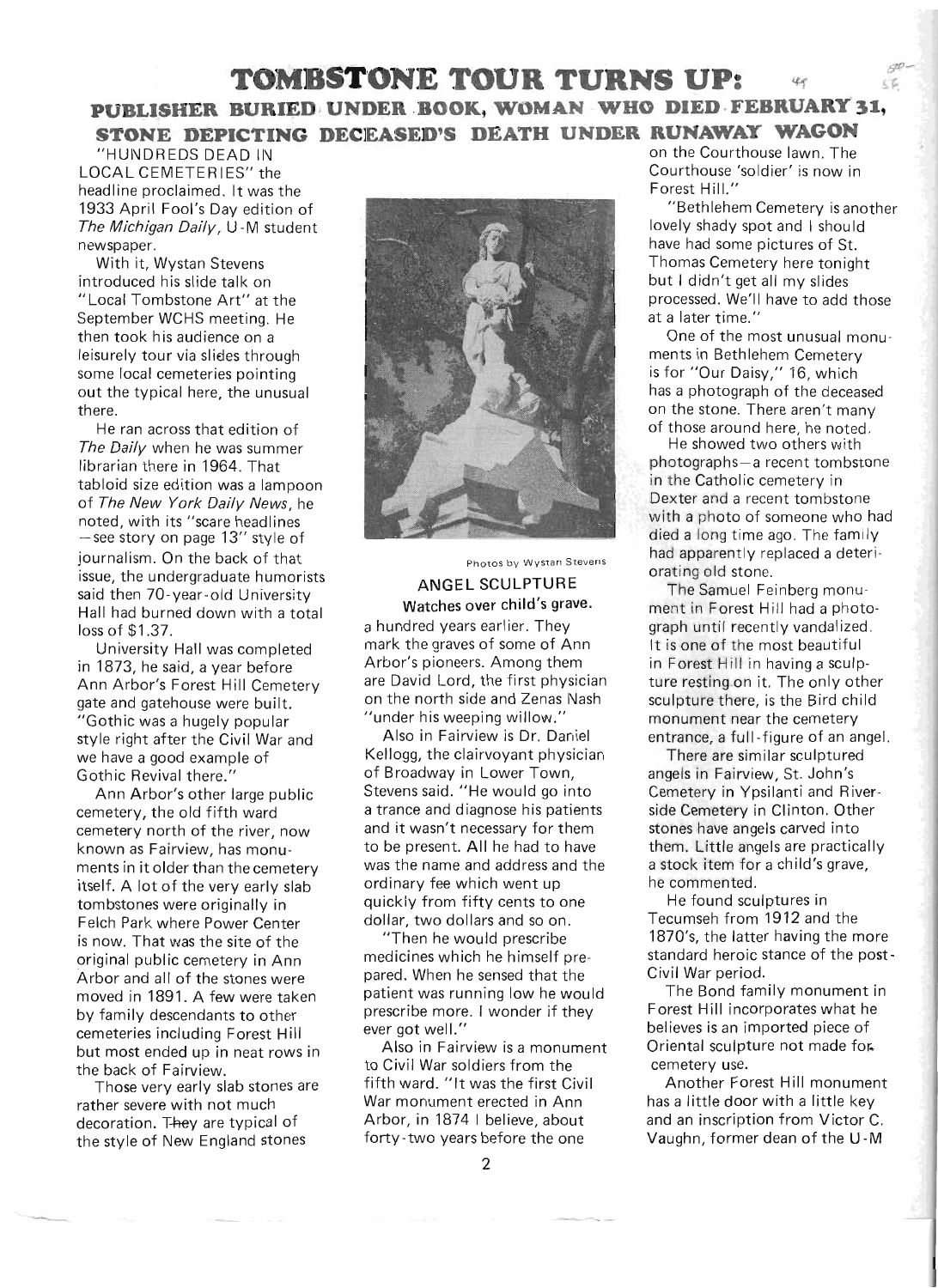medical school, "The highest duty and the most exalted privilege that comes to man is to labor for the uplift of his race."

Of course there are a number of well- known persons whom one runs across. Some examples are Orrin White, the first settler in Ann Arbor township, a year before John Allen and Elisha Walker Rumsey founded Ann Arhor.

Rumsey's own grave is marked by a slab flat on the ground. "He is the only one of the four founders whose grave is here."

Solon Cook who ran Cook's Hotel downtown in early years.

Benajah Ticknor of Cobblestone Farm and Ebenezer Wells who was Ann Arbor's Civil War mayor, a physician, and the man for whom Wells Street was named by his brother -in-law, J. D. Baldwin. Wells lived in the Wells-Babcock house on Division Street.

The Mack family. Mack's Department store was the department store in Ann Arbor for a long time. Mack School was also named after this family.

Filibert Roth, early U-M forestry professor for whom the U -M forestry camp in the Upper Peninsula is named. His stone has an engraved oak branch and acorns and the inscription, "His work lives."

Elizabeth Russell Dean, "another name associated with trees in Ann Arbor."

The Rentschler monument has the autograph made famous by all the photographs he signed during his career.

Henry Bliton, turn-of-thecentury building contractor in Ann Arbor, is buried in Saline as is Cliff Stang, the only policeman in Ann Arbor to be shot and killed in line-of-duty. He ran into the Conlin and Wetherbee Clothing Store while it was being held up in the 1930's.

Olivia Bigelow Hall, an acquaintance of Susan B. Anthony and Elizabeth Cady Stanton of the Woman Suffrage Movement, also a turn-of-the-century land



### JOHANN GEORG MÜLL FR Died under wagonwheels.

developer who named Olivia Avenue after herself. Her granddaughter, Mrs. Hayden, is a member of the Society. An urn bears her name and her husband's, Israel Hall.

The urn is a very common symbol in cemeteries, he noted. A variation is a birdbath. He showed other tombstones carved with birds enjoying such a bath, another showing a bird carrying off a wreath, an eagle on a Civil War veteran's grave and the grave of another Civil War veteran in Ypsilanti named Thomas Chicken. Another veteran's monument had two cannon incorporated in it.

Lambs are commonly used on children's graves, symbolizing innocence. One in Ypsilanti had the child's name on the lamb itself. Another for "Willie" had the boy's pet dog depicted. The Deubel stone has a dog peeking out of the vegetation.

Washtenong Memorial Park has no stones. It is a post World War II park and the concept is to simply have broad lawns which are easily maintained but not as interesting to antiquarians.



FOREST HILL GATEHOUSE Gothic Revival, built 1874.

Other forms of monuments use classical columns; an arch signifying completion of life; a farewell handshake; hand pointing upward to presumed destination of the deceased. A variation is a hand pointing down, holding a piece of chainthe broken chain of life, or a hand pointing to a text or an open Bible.

Decorative carvings include vegetation, flowers, ivy, a sheaf of wheat and, in Saline, a caduceus for a Civil War physician.

In the 1880's there was a brief period of favor for metal monuments, he noted, showing examples in Forest Hill and Clinton.

Tree stump or trunk monuments appear in almost every cemetery. Fairview has three in a row.

"Probably one of the most unusual stones I've come across is for Johann Georg Müller in Forest Hill. He died in the 1850's when run over by a wagon pulled by runaway horses. The stone shows him lying under the wagon and the horses rearing up."

In Bethel Church Cemetery in Freedom township, the stonecarver has Dorotha Schneider who died in 1881 "performing the remarkable feat of expiring on the 31st day of February."

Junius Beal, longtime regent of The University of Michigan and a publisher, is buried under a book. This also reminds one of the books outside the home of his daughter, Mrs. Jacobs on Berkshire, two books stacked up and used by the Beal family as a carriage step.

One Forest Hill monument has a variation of an Egyptian pyramid. Benches are not uncommon. There's one for a World War II veteran in Forest Hill, "but for real rest you might want an easy chair such as this one in Tecumseh."

The Kempf mausoleum for Reuben Kempf the banker, not Reuben Kempf the musician who was his nephew, is probably one